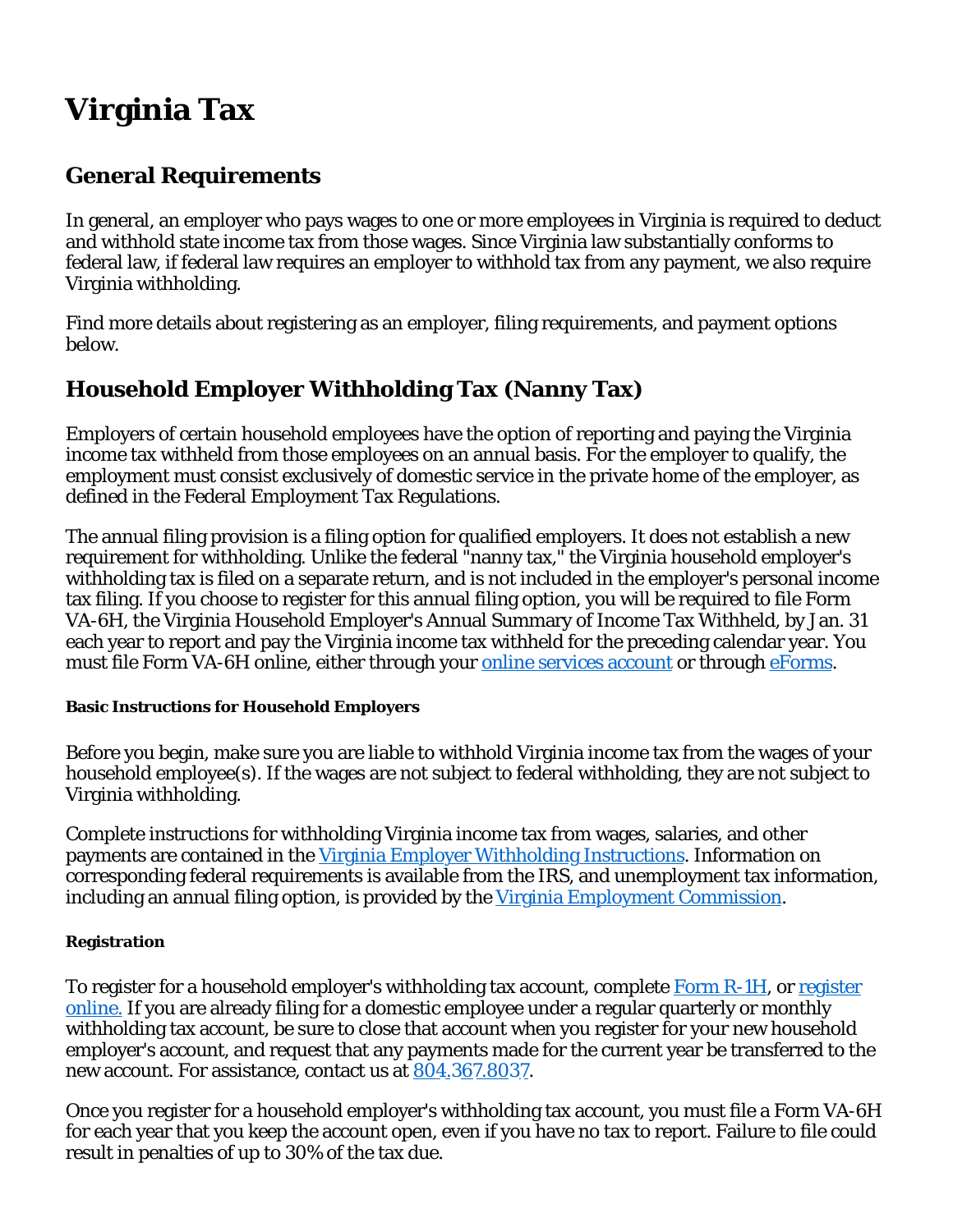#### **How to File and Pay**

Form VA-6H must be filed by **Jan. 31** each year, with copies of each W-2 issued to a household employee during the previous calendar year and payment for the tax due.

To file W-2 information and pay the tax due, file Form VA-6H through your **online services account.**

If you don't have an account, you can file using eForms:

- VA-6H/W-2 combined eForm (for household employers who employ up to 10 household employees - see the VA-6H/ W-2 eForm Instructions for more information)
- VA-6H eForm
- W-2 eForm

To compute the withholding tax, use the Virginia Employer Withholding Tables.

# **Frequently Asked Questions**

## **Qualified Employers and Employees**

## **What is a household employer? What does it mean to have household employer status?**

A household employer is an individual who employs 1 or more people solely for the purpose of domestic service in the home of the employer. For Virginia purposes, "household employer status" means that you meet this requirement and have registered for a Virginia household employer's withholding tax account. This registration allows you to file your withholding tax on an annual basis, rather than using the quarterly or monthly filing status required for most other employers.

# **How do I know if an employee qualifies as a household employee?**

The employee must be classified as an employee performing domestic service under federal definitions. This category includes employees such as nannies, babysitters, housekeepers, gardeners, elder-care workers, in-home nursing care providers, and others who provide domestic services. For details, refer to the Federal Employment Tax Regulations, which are available at www.irs.gov.

#### **If I have a household employee and other business employees, can I include tax for all of them on my annual Virginia Household Employer's return?**

No. You must report information on non-household employees under a separate withholding tax account for your business.

## **I have a small business that I run from my home with only 1 or 2 employees. Can I sign up for household employer status?**

No. The household employer annual filing option is available only to employers whose employees provide domestic service in the home. You should register for an employer withholding tax account to report the taxes for your business employees.

#### **Who Should Register**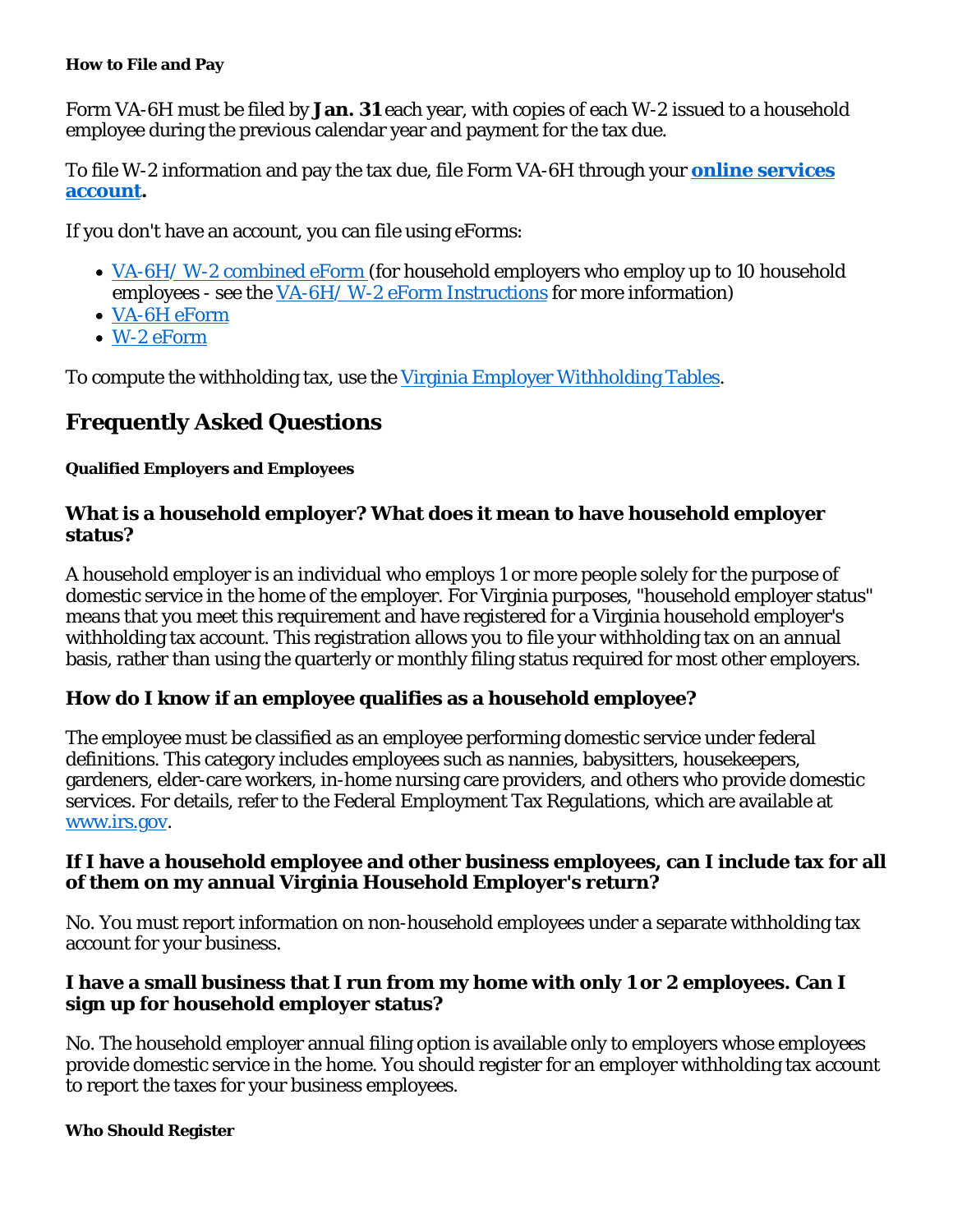#### **Federal law allows me to file my "nanny tax" on an annual basis, and I would like to do that for Virginia. Should I register for a household employer's withholding account?**

As long as you meet the federal requirements, you may register as a household employer for Virginia purposes. Keep in mind, however, that the reporting and payment is done on a separate return, Form VA-6H.

# **I just hired a nanny. Do I have to register for a household employer's withholding tax account?**

Not necessarily. As described under Basic Instructions for Household Employers, you need to determine whether you are required to withhold Virginia income tax from your employee's wages. If withholding is required, you may register for a household employer's account, which allows you to file annually, or you may register for an employer withholding tax account, which will require quarterly filing.

#### **I have a gardener who has always handled his own taxes, because the wage amounts are too low for withholding to be required. Do I need to sign up for a household employer's account?**

No. You don't need to register for an account unless you are actually required to withhold Virginia income tax from your employee's wages.

## **I already file withholding taxes for my household employees on a quarterly basis, and I prefer to keep my books that way. Am I required to register for a household employer's account?**

No. The household employer status offers an annual filing option for qualifying employers. You may continue to file on a quarterly basis under your existing account.

#### **Filing and Payment**

# **How do I file and pay the tax due for my household employees?**

You may file Form VA-6H through your online services account to report the tax due and remit your tax payment, as well as copies of the W-2s for your employees. You can also file using eForms.

# **When are the return and payment due?**

Form VA-6H must be filed online by Jan. 31 of each year, along with payment for the tax due and copies of any W-2s issued to your household employees for the preceding year.

# **Can I report and pay the tax due with my individual income tax return?**

No. You must make a separate filing on Form VA-6-H by Jan. 31.

## **I registered for a household employer withholding tax account, but I didn't have any employees this year. Do I still need to file a return?**

Yes. You will still need to file your annual return, Form VA-6H, by Jan. 31. If you don't anticipate hiring household employees in the future, you should request that your account be closed. Otherwise, you will need to file annual returns as long as the account remains open.